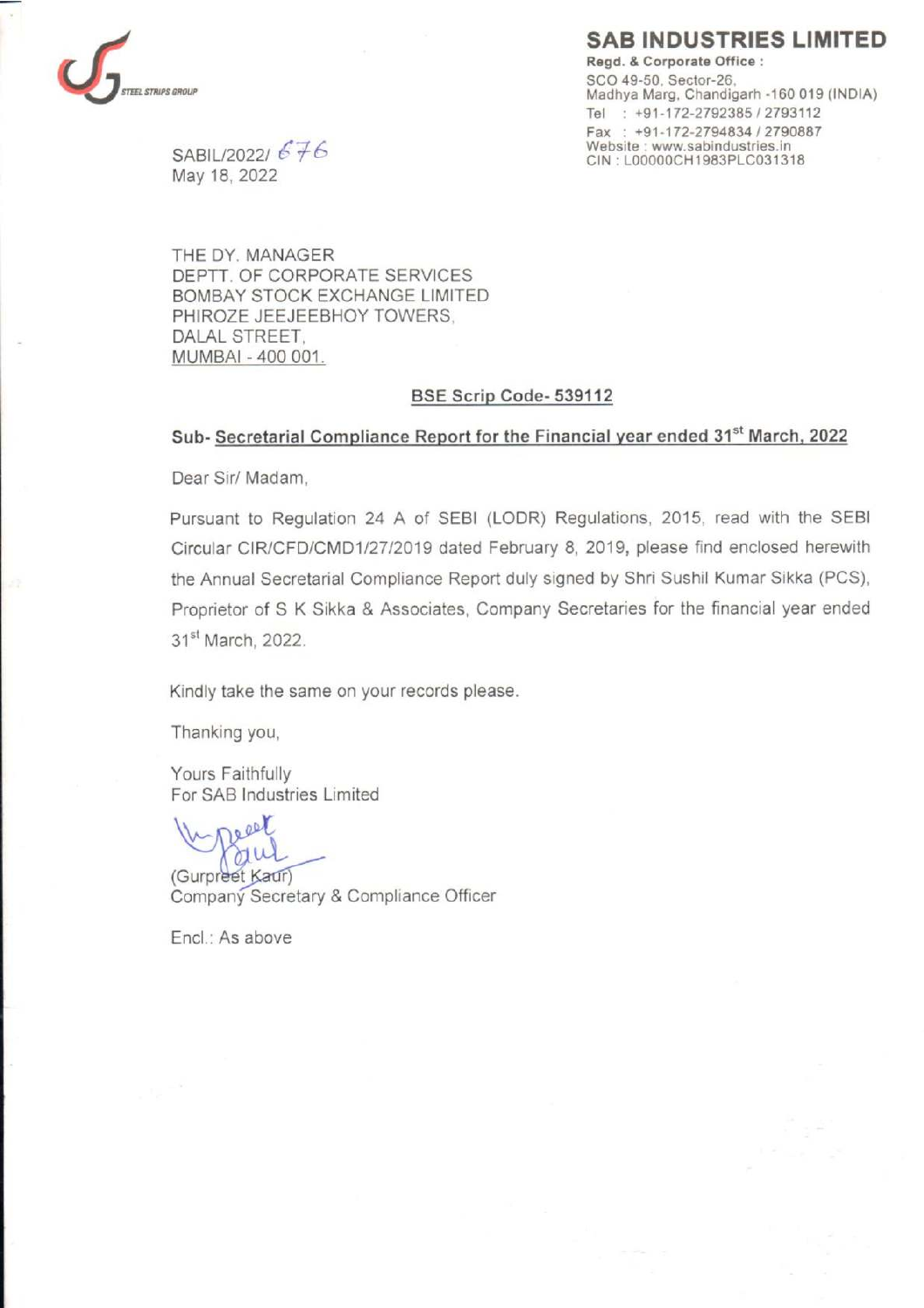#### SUSHIL KUMAR SIKKA S.K. SIKKA & ASSOCIATES  $M_{\rm Com.}$  F.C.S.  $\blacksquare$

Company Secretaries

# 5444, Sector 38 (West), Chandigarh - 160 014 Mobile : 98142-61166 E-mail : sikkasushil@gmail.com

> $CP$  N: 35b) **CHANDIGARE**

## SECRETARIAL COMPLIANCE REPORT OF SAB INDUSTRIES LIMITED FOR THE FINANCIAL YEAR ENDED 31ST MARCH, 2022

To, SAB Industries Limited §.C.0. 49-50, . Sector - 26, Madhya Marg, Chandigrh

[발음] [ 발음] [ 발음] [ 발음] [ 발음] [ 발음] [ 발음] [ 발음] [ 발음] [ 발음] [ 발음] [ 발음] [ 발음] [ 발음] [ 발음] [ 발음] [ 발음] [ 발음] [ 발

|, Sushil Kumar Sikka, Prop. of S. K. Sikka & Associates, have examined:

- the contract of the contract of the contract of the contract of the contract of the contract of the contract of (a) all the documents and records made available to us and explanation provided by SAB Industries Limited ("the listed entity"),
	- (b) the filings/ submissions made by the listed entity to the stock exchanges,
	- (c) website of the listed entity,
	- (d) any other document/ filing, as may be relevant, which has been relied upon to make this certification,

for the year ended 31st March, 2022 ("Review Period") in respect of compliance with the provisions of :

- (a) the Securities and Exchange Board of India Act, 1992 ("SEBI Act") and the Regulations, circulars, guidelines issued thereunder; and
- (b) the Securities Contracts (Regulation) Act, 1956 ("SCRA"), rules made thereunder and the Regulations, circulars, guidelines issued thereunder by the Securities and Exchange Board of India ("SEBI");

The specific regulations, whose provisions and the circulars/ guidelines issued thereunder, have been examined, include:-

- (a)Securities and Exchange Board of India (Listing Obligations and Disclosure Requirements) Regulations, 2015;
- (b) Securities and Exchange Board of India (Issue of Capita! and Disclosure Requirements) Regulations, 2018; (Not Applicable to the Company during the Audit Period)
- (c) Securities and Exchange Board of India (Substantial Acquisition of Shares and Takeovers) Regulations, 2011;
- (d) Securities and Exchange Board of India (Buyback of Securities) Regulations, 2018; (Not Applicable to the Company during the Audit Period)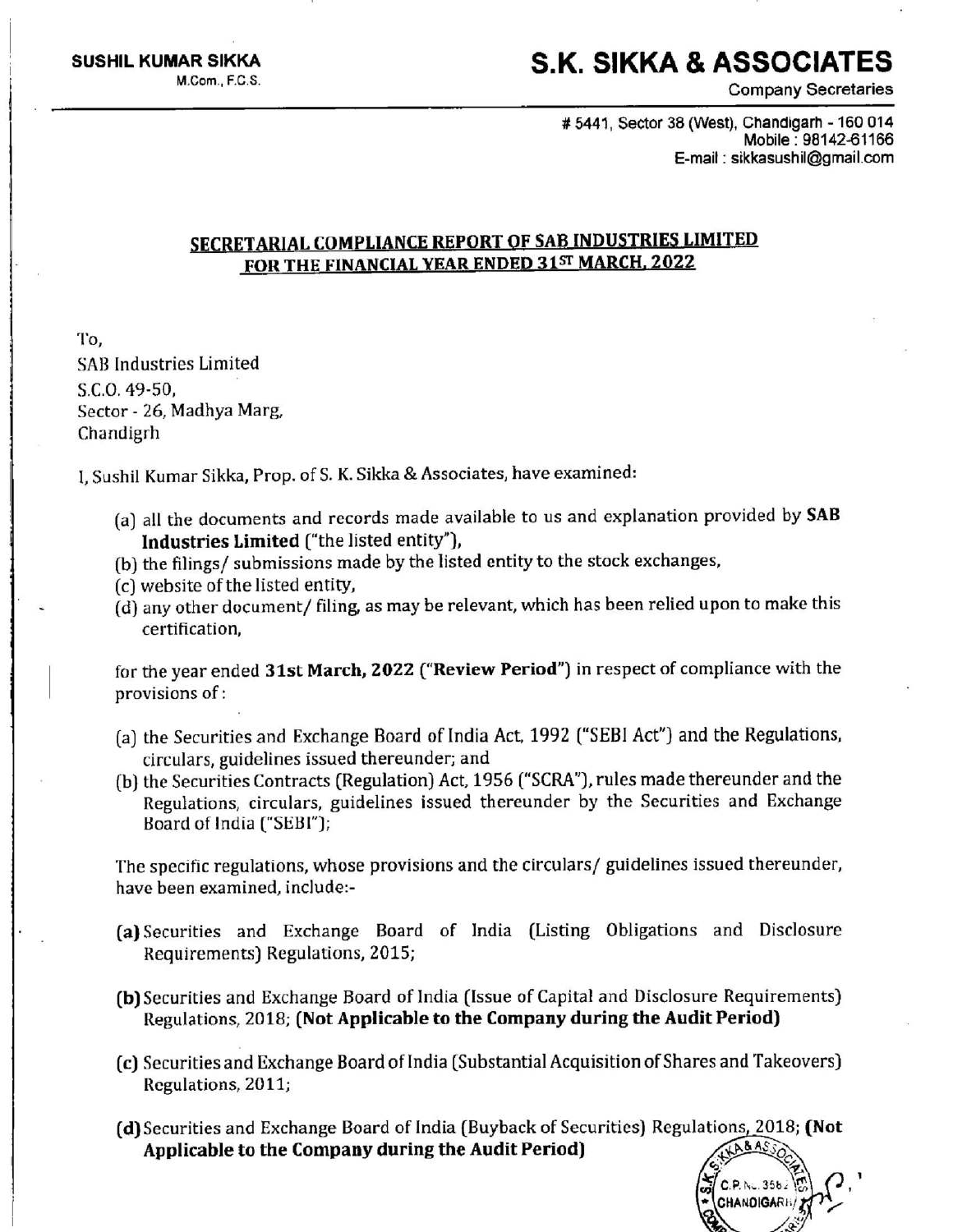- (e) Securities and Exchange Board of India (Share Based Employee Benefits} Regulations, 2014; (Not Applicable to the Company during the Audit Period)
- (f) Securities and Exchange Board of India (Issue and Listing of Debt Securities) Regulations, 2008; (Not Applicable to the Company during the Audit Period)
- (g) Securities and Exchange Board of India (Issue and Listing of Non-Convertible and Redeemable Preference Shares) Regulations, 2013; (Not Applicable to the Company during the Audit Period) (e) Securities and Exchange Board of India (S.<br>
2014; (Not Applicable to the Company d<br>
(f) Securities and Exchange Board of India (Iss<br>
2008; (Not Applicable to the Company d<br>
(g) Securities and Exchange Board of India<br>
R
- (h)}Securities and Exchange Board of India (Prohibition of Insider Trading) Regulations, 2015;
- (i) other regulations as applicable from time to time;

z i: akkaita i: akkaita i: akkaita i: akkaita i: akkaita i: akkaita i: akkaita i: akkaita i: akkaita i: akkait

dada scab d dad ddd ddeadindes

me Rdardd eddig bedruit en bedruit datum da barn da barn da barn da barn da barn da barn da barn da barn da ba

depo e eee eh

| (e) Securities and Exchange Board of India (Share Based Employee Benefits) Regulations,<br>2014; (Not Applicable to the Company during the Audit Period)                                                        |                                                                                                      |                         |                                                                                     |                                                                                                                                                                                                                                                                                 |  |  |  |  |
|-----------------------------------------------------------------------------------------------------------------------------------------------------------------------------------------------------------------|------------------------------------------------------------------------------------------------------|-------------------------|-------------------------------------------------------------------------------------|---------------------------------------------------------------------------------------------------------------------------------------------------------------------------------------------------------------------------------------------------------------------------------|--|--|--|--|
| (f) Securities and Exchange Board of India (Issue and Listing of Debt Securities) Regulations,<br>2008; (Not Applicable to the Company during the Audit Period)                                                 |                                                                                                      |                         |                                                                                     |                                                                                                                                                                                                                                                                                 |  |  |  |  |
| (g) Securities and Exchange Board of India (Issue and Listing of Non-Convertible and<br>Redeemable Preference Shares) Regulations, 2013; (Not Applicable to the Company<br>during the Audit Period)             |                                                                                                      |                         |                                                                                     |                                                                                                                                                                                                                                                                                 |  |  |  |  |
| (h) Securities and Exchange Board of India (Prohibition of Insider Trading) Regulations,<br>2015;                                                                                                               |                                                                                                      |                         |                                                                                     |                                                                                                                                                                                                                                                                                 |  |  |  |  |
| (i) other regulations as applicable from time to time;                                                                                                                                                          |                                                                                                      |                         |                                                                                     |                                                                                                                                                                                                                                                                                 |  |  |  |  |
|                                                                                                                                                                                                                 | and circulars/ guidelines issued thereunder;                                                         |                         |                                                                                     |                                                                                                                                                                                                                                                                                 |  |  |  |  |
|                                                                                                                                                                                                                 |                                                                                                      |                         |                                                                                     | and based on the above examination, I hereby report that, during the Review Period:                                                                                                                                                                                             |  |  |  |  |
| (a) The listed entity has complied with the provisions of the above Regulations and circulars/<br>guidelines issued thereunder, except in respect of matters specified below:-                                  |                                                                                                      |                         |                                                                                     |                                                                                                                                                                                                                                                                                 |  |  |  |  |
| Sr. No                                                                                                                                                                                                          | <b>Compliance Requirement</b><br>(Regulations/circulars/<br>guidelines including<br>specific clause) |                         | <b>Deviations</b>                                                                   | Observations/<br><b>Remarks of the</b><br><b>Practicing Company</b><br>Secretary                                                                                                                                                                                                |  |  |  |  |
|                                                                                                                                                                                                                 |                                                                                                      |                         | <b>NIL</b>                                                                          |                                                                                                                                                                                                                                                                                 |  |  |  |  |
|                                                                                                                                                                                                                 |                                                                                                      |                         |                                                                                     |                                                                                                                                                                                                                                                                                 |  |  |  |  |
| (b) The listed entity has maintained proper records under the provisions of the above<br>Regulations and circulars/ guidelines issued thereunder insofar as it appears from my<br>examination of those records. |                                                                                                      |                         |                                                                                     |                                                                                                                                                                                                                                                                                 |  |  |  |  |
|                                                                                                                                                                                                                 |                                                                                                      |                         | aforesaid Acts/ Regulations and circulars/ guidelines issued thereunder:            | (c) The following are the details of actions taken against the listed entity/ its promoters/<br>directors/ material subsidiaries either by SEBI or by Stock Exchanges (including under<br>the Standard Operating Procedures issued by SEBI through various circulars) under the |  |  |  |  |
| Sr. No.                                                                                                                                                                                                         | <b>Action taken by</b>                                                                               | Details of<br>violation | <b>Details of action</b><br>taken e.g. fines,<br>warning letter,<br>debarment, etc. | <b>Observations/remarks</b><br>of the Practicing<br><b>Company Secretary, if</b><br>any.                                                                                                                                                                                        |  |  |  |  |
|                                                                                                                                                                                                                 | NIL                                                                                                  |                         |                                                                                     |                                                                                                                                                                                                                                                                                 |  |  |  |  |

- (b) The listed entity has maintained proper records under the provisions of the above Regulations and circulars/ guidelines issued thereunder insofar as it appears from my examination of those records.
- (c} The following are the details of actions taken against the listed entity/ its promoters/ directors/ material subsidiaries either by SEBI or by Stock Exchanges (including under the Standard Operating Procedures issued by SEBI through various circulars) under the aforesaid Acts/ Regulations and circulars/ guidelines issued thereunder:

| Sr. No. | <b>Action taken by</b> | Details of<br>violation | <b>Details of action</b><br>taken e.g. fines,<br>warning letter,<br>debarment, etc. | <b>Observations/remarks</b><br>of the Practicing<br><b>Company Secretary, if</b><br>any. |
|---------|------------------------|-------------------------|-------------------------------------------------------------------------------------|------------------------------------------------------------------------------------------|
|         |                        |                         | NIL                                                                                 |                                                                                          |
|         |                        |                         |                                                                                     | <b>DAL. 2501</b>                                                                         |

CHANDIGARH